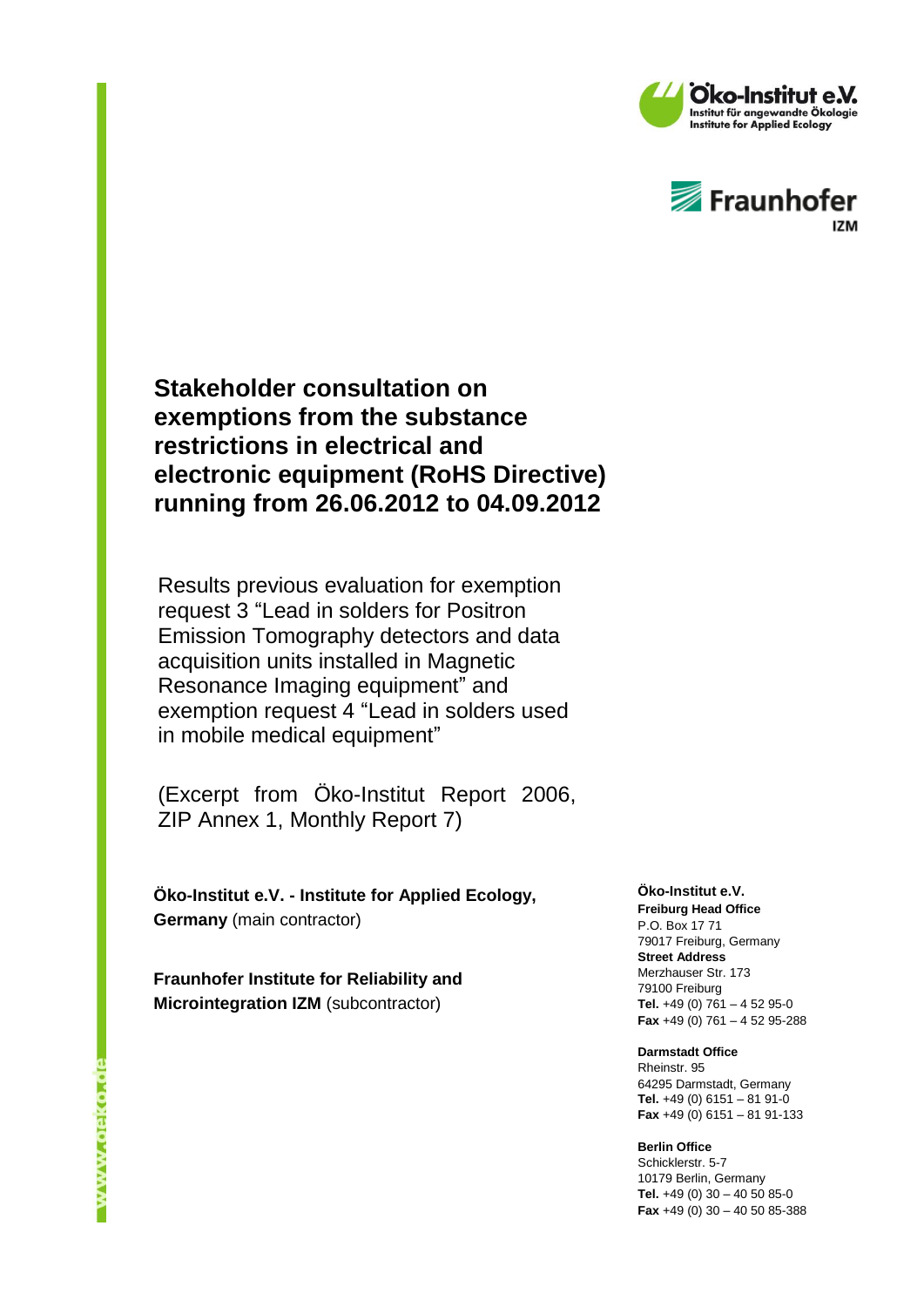

## **Critical review on data and information (given by applicant or other parties)**

The supporting document from Stannol mentions several alternatives that are in line with the requirements of the RoHS Directive, but that none of them is appropriate to replace the lead and/or cadmium containing solders in this safety relevant application. So far there are no hints giving different evidence.

However, meanwhile there are some hints that competitors may have found ways to produce these power transformers in line with the requirements of the RoHS Directive. This needs some further investigations in order to make sure the competitors' products are comparable to the applicant's products.

Additionally, the applicant mentions that switched mode power transformers technologically are a RoHS compliant alternative to the AC/DC power transformers and will replace them in the next 10 years. As this technology is already available as a substitute, there is no need for an exemption for AC/DC power transformers.

Thus, the exemption request only remains relevant for AC/AC linear power transformers in the performance range of  $3 - 20$  W, which switched mode power transformers cannot replace. Here, the competitors' RoHS conform solutions need to be investigated further to check whether they can be produced in line with the requirements of the RoHS Directive nevertheless.

## **5.2.3 Final recommendation**

Since the last report, the situation has changed after the consultants received some hints from competitors that they have RoHS compliant solutions for the low melting point alloys in thermofuses of linear power transformers. These hints require further investigation before a final recommendation for this exemption request is possible.

# **5.3 Lead alloys as electrical/mechanical solder for transducers used in high-powered professional and commercial loudspeakers – Meyer Sound (set 2 request no. 16)**

## **5.3.1 Description of requested exemption**

**Substance: Lead** 

#### **Function: solder**

#### **Specific application: transducers in high-powered loudspeakers**

Precise wording: "Lead alloys as electrical/mechanical solder for transducers used in highpowered professional and commercial loudspeakers"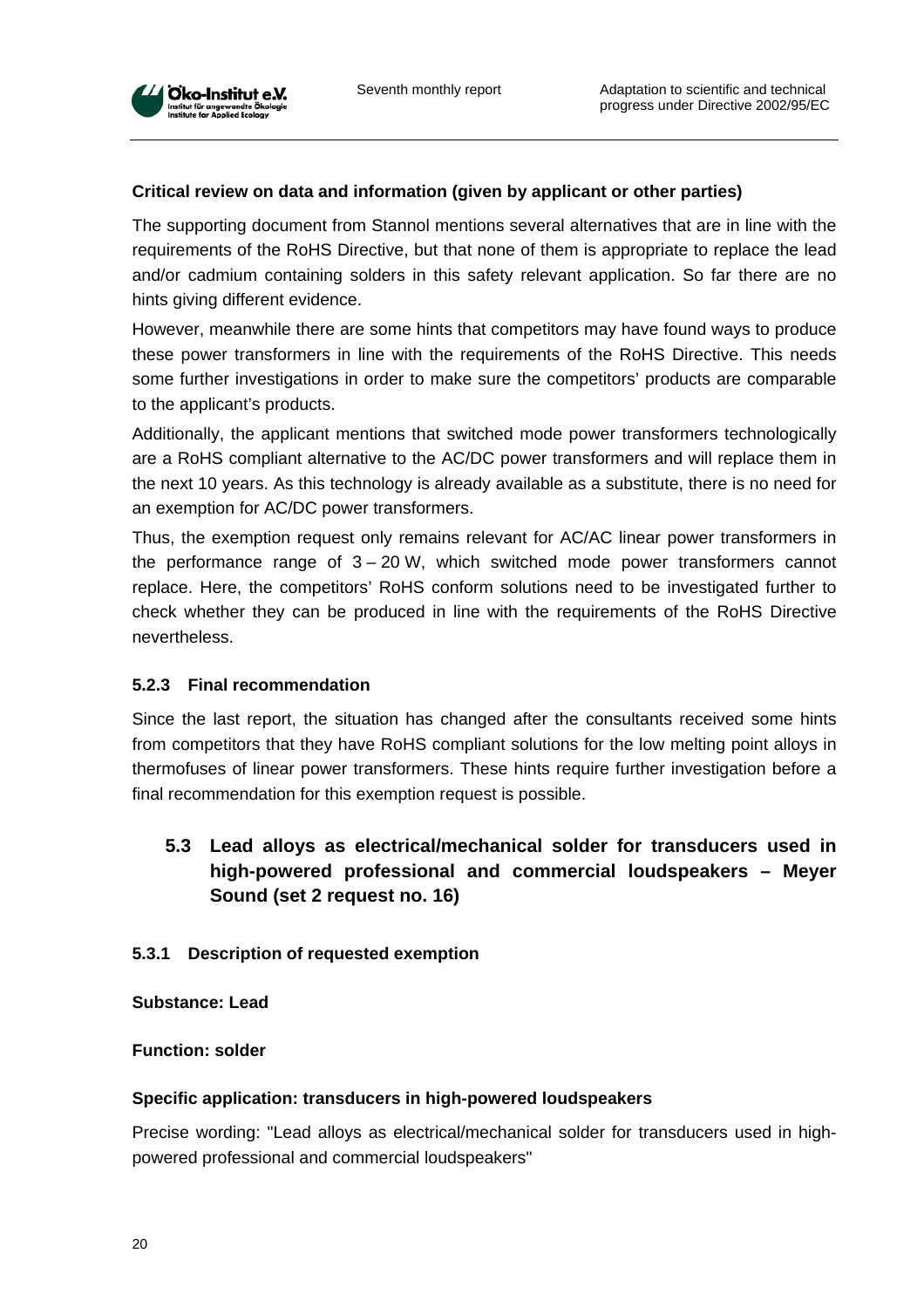

## **5.3.2 Summary of justification for exemption**

- Criteria for justification: Main reason is reliability due to the unique conditions under which these solders are used (stress in the loudspeakers): The applicant claims, that at high acoustic power levels the transducer's solder joints are subjected to continuous extreme mechanical and thermal stresses (accelerations up to 5000 g's and voice-coil temperature peaks up to 180°C. To the applicant's knowledge, lead-based alloys are the only proven solder alloys capable of withstanding the stresses produced in transducers used for high acoustic power applications.
- Critical review on data and information (given by applicant or other parties): SFT (Norwegian Pollution Control Authority) mentioned in the stakeholder consultation: "...lead-free solders exist and have been used by other professional sound equipment manufacturers. Alternatives like mechanical connections can also be used if all other fails". "Mechanical connections" (SFT) will hardly be suitable to replace "electrical solder". The stakeholders have been asked to provide further details (applications and manufacturers) on alternatives as their comments in the stakeholder consultation have been quite vague. They have not been able to provide further details.

Competitors have been asked to report their status of lead-free transition for this specific application, namely JVC, Yamaha, Bose and Harman. It turned out, that JVC is not serving the same market segment with their loudspeakers (no "high-powered loudspeakers", other loudspeakers are RoHS compliant). Harman points out, that they are supporting the request for exemption, but ask to have covered also Cd containing solders for transducers as this is their relevant product / application. They have been advised to submit a separate request for exemption and their issue is not dealt further with under this request.

AKG Acoustics, another loudspeaker manufacturer, supported the request for exemption within the stakeholder process, but it turned out, that they target at an exemption for loudspeakers more in general, providing a study by Elektrisola on concerns regarding leadfree soldering of enamelled copper wires – the major part in transducers of loudspeakers. As their request would broaden the scope of the initial request significantly, they have been advised also to submit a separate request for exemption instead. Bose did not respond to our request.

Yamaha confirmed to have established a RoHS compliant alternative (leadfree solder with a higher melting point) and that all their "Pro Audio" speakers to be made in or after April 2006 are supposed to be RoHS compliant. Yamaha gets the transducers from a supplier. The used solder system is a SAC (tin-silver-copper) alloy. The applicant Meyer Sound has been informed, but they explained, that their request covers a product segment not covered by Yamaha: "To our knowledge, Yamaha only markets and sells lines of loudspeakers which operate at relatively low power levels and which are appropriate for the consumer market and the so-called musical instrument (MI) market.